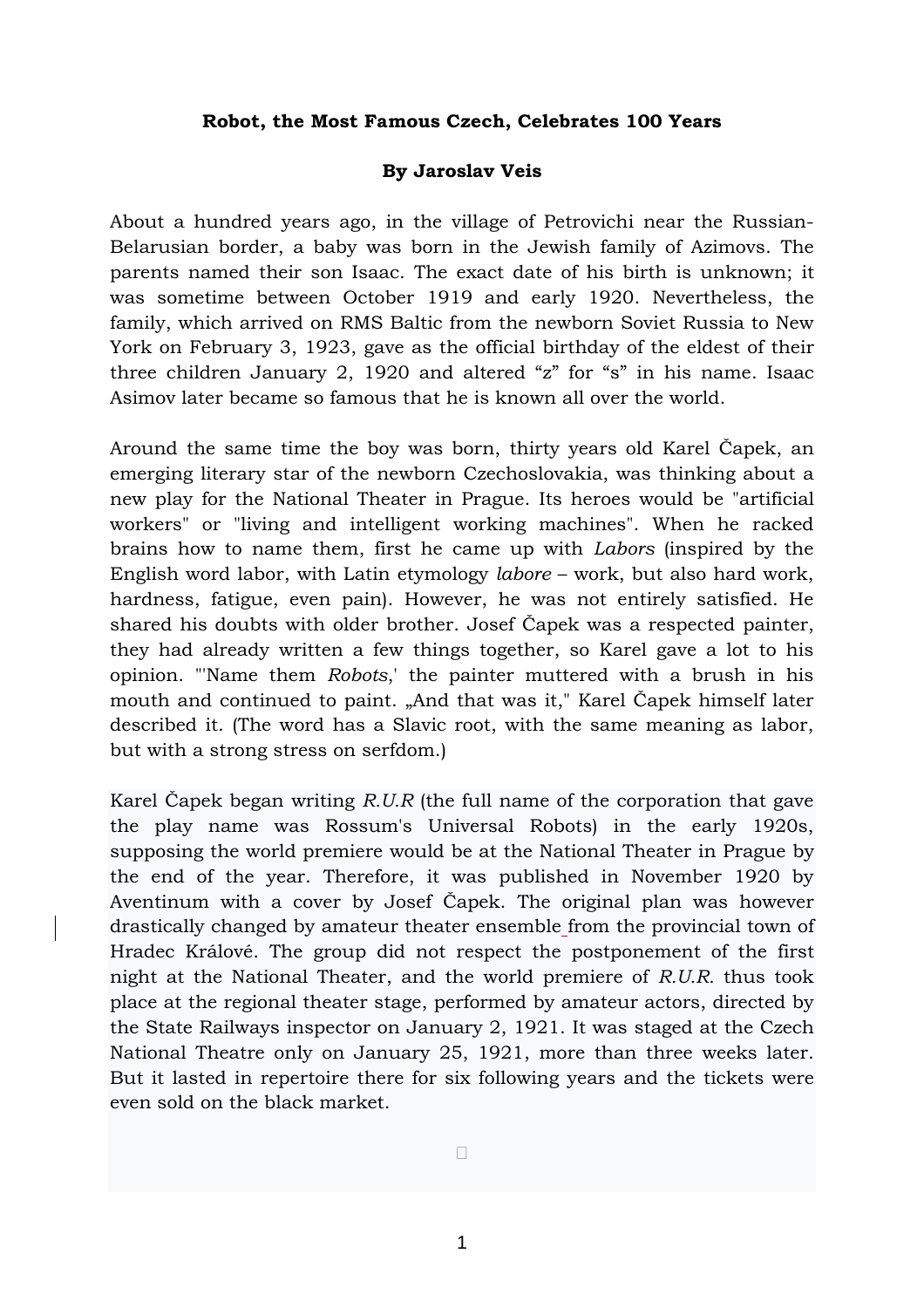Like Isaac Asimov himself, Čapek's robot was taken to New York at an early age. It arrived there even four months earlier than little Isaac: the American premiere of *R.U.R.* was staged by The Theater Guild at the Garrick Theater on Broadway on October 9, 1922.

Čapek's "*collective drama in introductory comedy and three acts*", as the subtitle of *R.U.R.* reads, became a hit immediately. It made sense, Čapek cleverly explored an important topic of his time – the potentially destructive influence of technological civilization on society (a motif recurring in many of his other works) – and at the same time created an impressive warning metaphor of modernity controlled not so much by ideas and values as by a self-confident and ruthlessly practical intellect and predatory tycoons.

There have been many interpretations of this metaphor, starting with the opinion that it was a harsh critique of selfish capitalism to the assumption that the author warns against the exact opposite, the threat of revolts and revolutions. For some, the main characters of the play were humans, for others robots.

With the hindsight of hundred years, newer interpretations of Čapek's metaphors and figures are at hand. Rossum's Universal Robots Company could be seen in today's eyes as a global biotechnology corporation, comparable in assets value, innovation drive and influence on world affairs to Google, Apple and Tesla combined. The key human heroine of the drama, Helena Glory, is an archetype of a today's activist of some worldwide human rights NGO. Robots, products created by humans, are destroying their creators just as our current inventions and many products created by humans are able to destroy even the entire planet.

Contemporary criticism of the play was not always favorable, though praise significantly prevailed. In Czechoslovakia, in particular, the leftist cultural avant-garde rebuked Čapek for seizing a catchy topic, while not bringing anything new, in fact only a sophisticated kitsch, the purpose of which is just to appeal to an international audience.

Even if that probably was not the author's first plan, that was exactly what happened. *R.U.R.* appealed to the audience wherever the play arrived. As early as 1921, the drama premiered in Aachen (Germany), a year later in Warsaw, Belgrade, and, as already mentioned, in New York. In 1923 it was staged in London, Vienna, Berlin, Zurich, and the following year in Paris and Tokyo, Budapest and Krakow. The translations into a number of European languages followed in the same decade – and there are still new ones appearing, most recently Thai and Filipino. The drama was appreciated by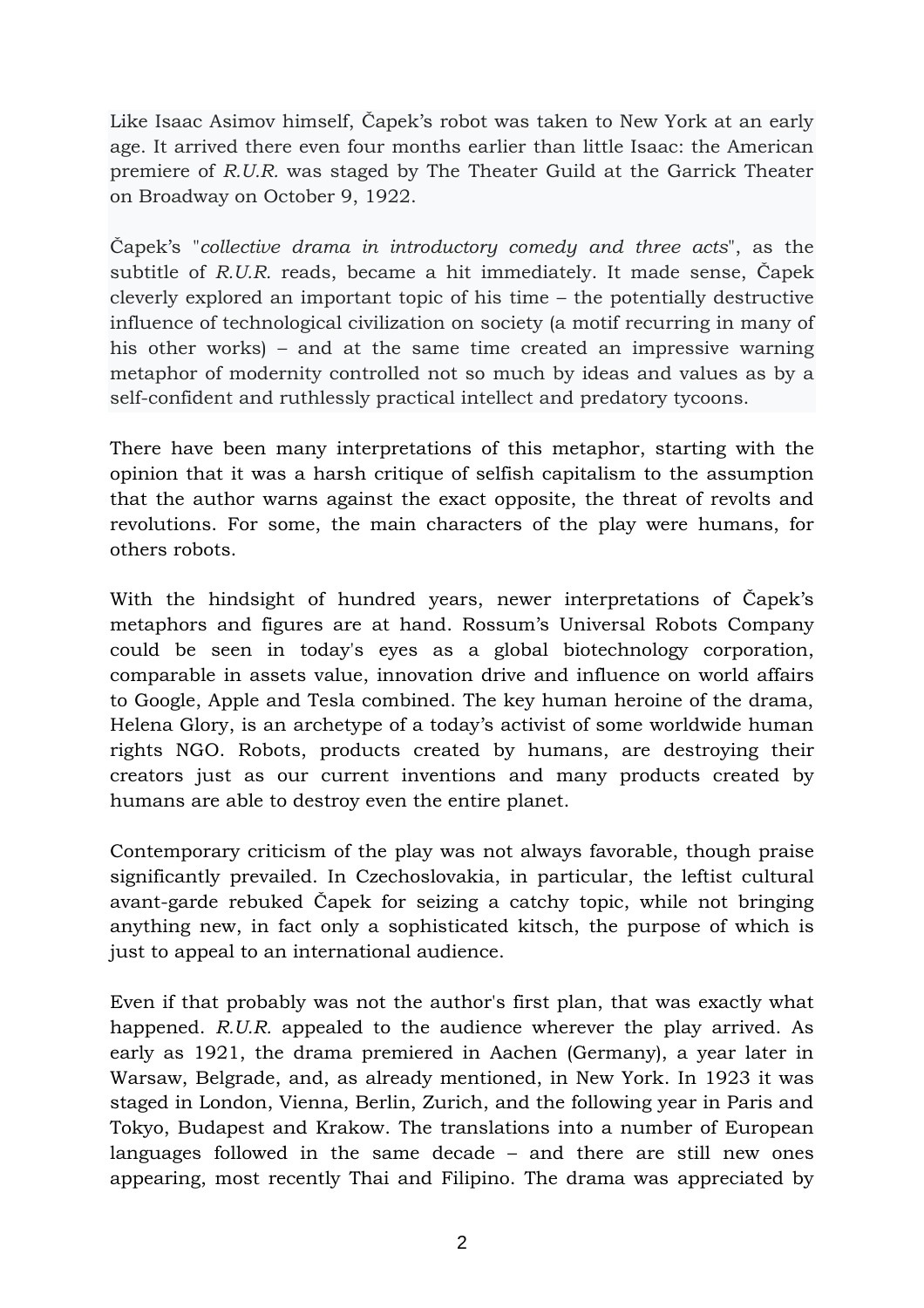H. G. Wells, the famous author of the *War of the Worlds* and one of the world's most influential public intellectuals of his time, who later promoted Čapek's Nobel Prize nomination. In 1938, *R.U.R.* became the first television production of science fiction when it was presented by the BBC as one of its first dramatic acts.

Just as vigorously as the play invaded world stages, the Czech born robot began to occupy not only the world's cultural but also scientific and public space. Unlike a human being who can only become a global celebrity, Robot has become a global phenomenon, one of the symbols of an increasingly powerful technological civilization.

However, not only robot`s intellectual father Karel Čapek contributed to his conquest of the planet. The same, if not even a greater share belongs to his adoptive father: thirty years younger Isaac Asimov.

•

The son of a Brooklyn candy store owner began studying zoology at Columbia University, but eventually earned a degree in biochemistry which he taught for several years at Boston University School of Medicine. He started to write science fiction, with increasing success, even before that, at his teen age. His first short story, *Marooned of Vesta*, appeared in *Amazing Stories* magazine in March 1939. In June of that year he started to write his first short story about robots with the title *Robbie* which was published in *Super Science Stories* in September 1940. However, the title differed; the editor-in-chief of the magazine Frederik Pohl renamed it *Strange Playfellow*. Asimov never liked the name.

The hub of the genre, which in the 1940s and 1950s expanded from the "ghetto" of pimply youngsters, too ashamed to speak with girls, has always been set in America – it was the American century, wasn't – and by two authors: Robert A. Heinlein and Isaac Asimov. The holy trinity of golden age of science fiction was complemented by British author Arthur C. Clarke.

Asimov entered the history of the genre mainly through two thematic areas and book series associated with them: apart from the galactically sweeping saga of the *Foundation*, it is a series of stories about robots. It consists of several dozen short stories, especially the collection *I, Robot* from 1950 and the novels *The Steel Cave* (1954), *The Naked Sun* (1957), *Robots of Dawn* (1983) and *Robots and Empire* (1985).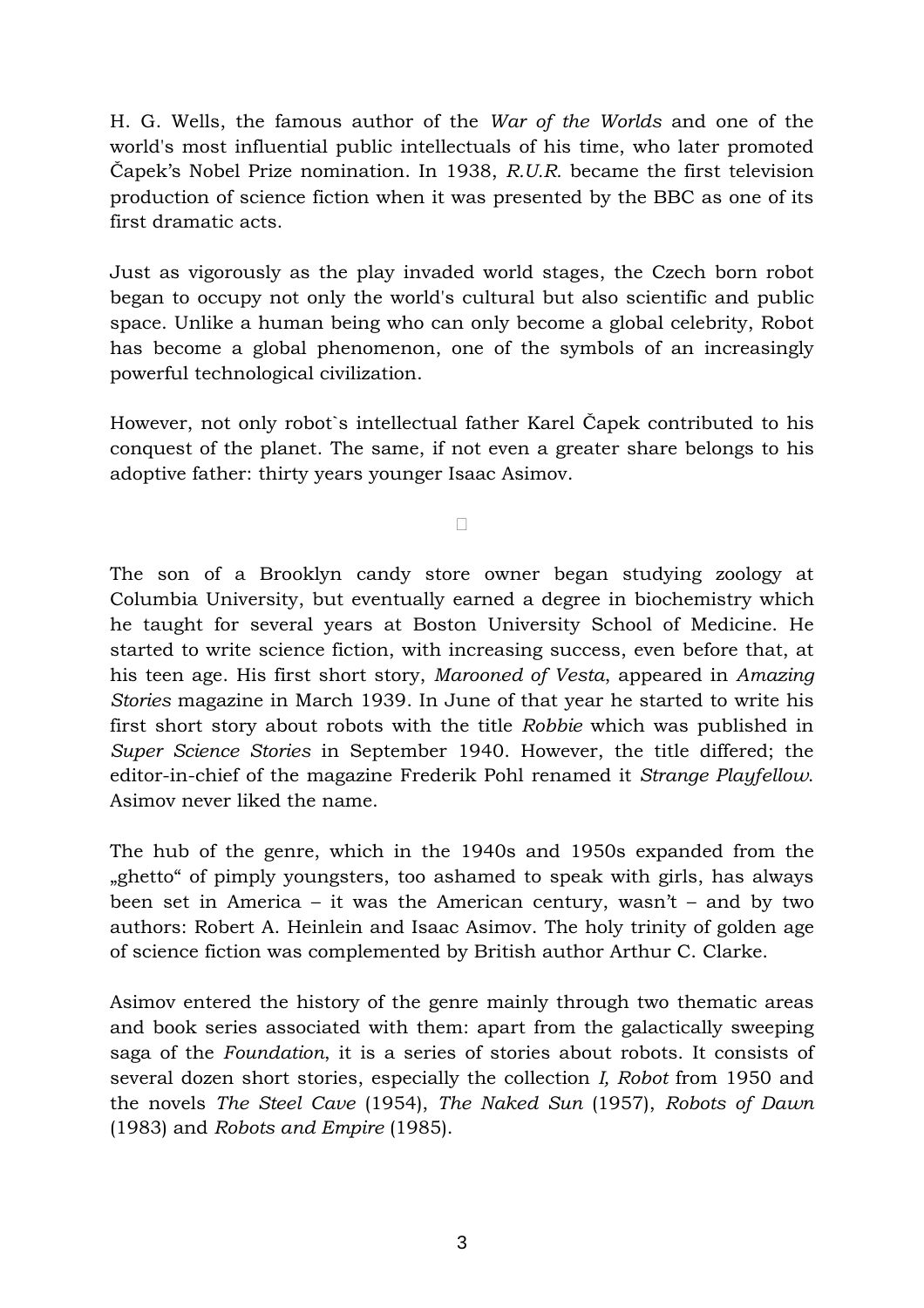Not only discoverers are important for the development of any field or topic, but also those who are constantly developing and adapting the field. Asimov did just that. In fact, he enriched the old theme of artificial beings or living machines (homunculi, androids, automatons) with Čapek's robot and added science of robotics derived from it. With the ingenuity of more a naturalist than a lawyer, he then defined three laws unconditionally followed in the world created by him where humans live and robots function side by side:

*First Law*: A robot may not injure a human being or, through inaction, allow a human being to come to harm.

*Second Law*: A robot must obey the orders given it by human beings except where such orders would conflict with the First Law.

*Third Law*: A robot must protect its own existence as long as such protection does not conflict with the First Law or Second Law.

By formulating these laws, however, Asimov took one absolutely fundamental step: the robot as an artificial being ceased to be a threat to man and became his partner, protector, servant. In political terminology, we could say that Asimov created a robot with a human face, and at the same time, due to our political experience with socialism with a human face, we could add that it was an attempt that deserves merit, but temporary and futile one. Not only Terminators 1 to 3 are proof of that.

This is one of the reasons why Asimov's laws are still quoted, but also modified and amended to correspond with the world not only fictitious but real, the world into which robots are gradually moving. Already they are part of production halls, armaments, operating theaters and kitchen units. So far, they are just machines. Robots like our real partners, such as Čapek's Primus and Helena or Asimov's Robbie and Daneel Olivaw, are still fiction.

Isaac Asimov always mentioned robot's Czech origin and Čapek's play. Not in the stories of his robots, but he did so in his numerous popular science books.

•

However, the play itself did not affect or interest him in any way. The author of this text knows this directly from him. In late 1988, he visited him in his penthouse high above Manhattan's Central Park, and of course he couldn't help but ask. Asimov replied Yes, he knew the play, but he was not influenced by it in any significant way. According to him, the idea was good, but the most important theme of the play were not so much robots, at least not enough for what he considered essential and interesting in the topic.